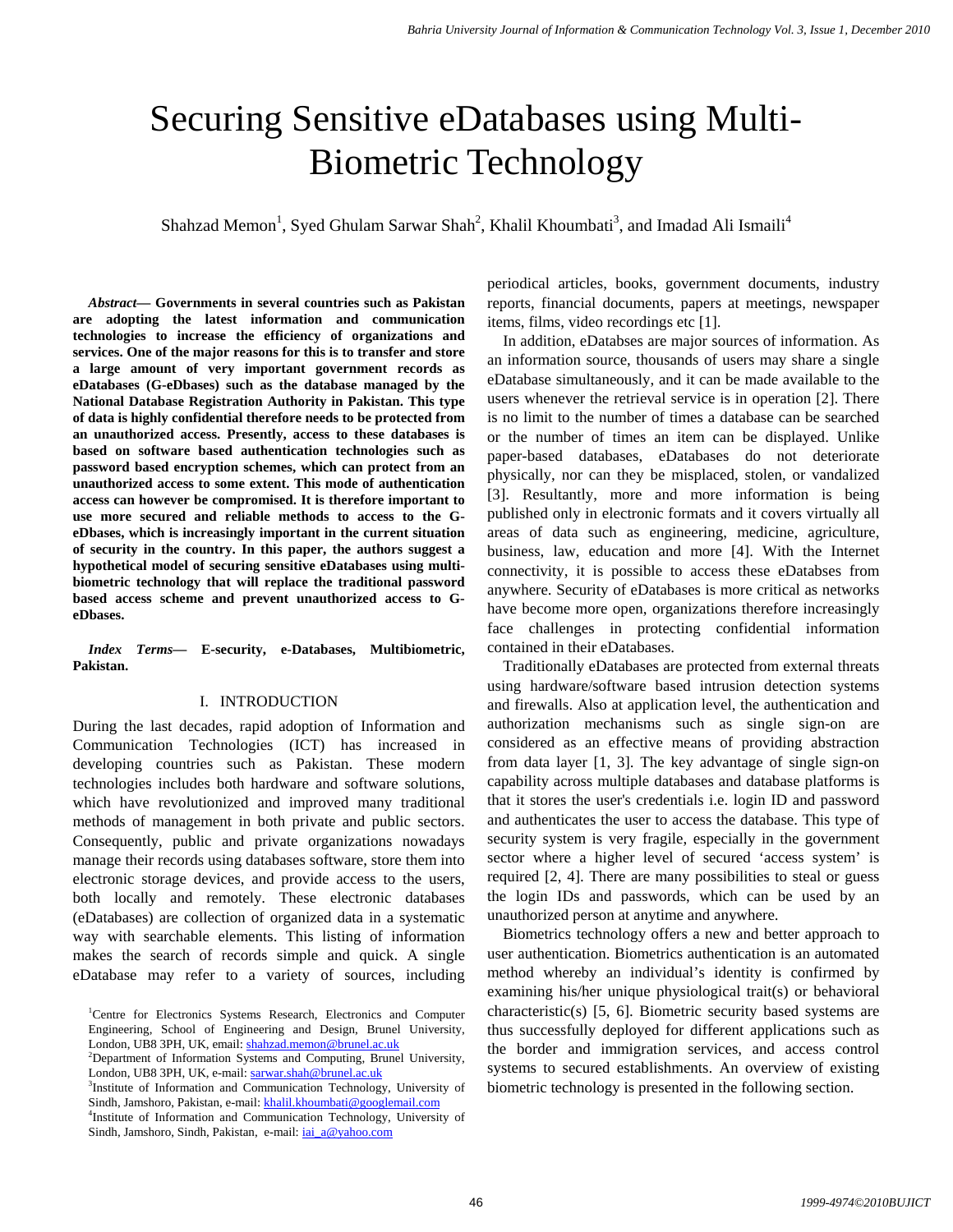## II. BIOMETRIC TECHNOLOGIES

Traditionally, knowledge and token based security such as passwords and ID cards have been used to manage access to restricted systems [5, 6]. However, this type of security can be easily breached in these systems when a password is disclosed to an unauthorized user or an ID card is stolen. Furthermore, simple passwords are easy to guess by an impostor and difficult passwords may be hard to recall by a legitimate user [6, 7]. In recent years, biometric authentication has seen considerable improvements in the reliability and accuracy, with some biometrics offering reasonably good overall performance.

The emergence of biometrics technology has addressed the problems that plague the traditional identification and verification methods. Biometrics is automated method that refers to the automatic recognition of individuals based on their physiological and/or behavioural traits such as the recognition of the face, fingerprints, hand geometry, handwriting, iris, retina, veins and voice (Figure 1).

Nowadays, when people are regularly using passwords, biometric identification offers a suitable and attractive option in order to check someone's identity. By using biometrics, it is possible to authenticate or establish an individual's identity based on "who s/he is", rather than by "what s/he possesses" (e.g. an ID card) or "what s/he memorizes" (e.g. a password) [6].



Fig.1. Human Physiological and behavioural traits.

This technology broadly includes the recording and recognition of biological and behavioral traits of an individual. It has been proved that individual biometric characteristics are unique and cannot be transferred and information related to these traits cannot be lost, stolen or forgotten [5]. Biometric solutions ensure an extremely high standard for different security applications. A biometric system offers excellent convenience and a very high level of security. Biometric technologies are becoming the foundation of an extensive array of highly secured identification and personal verification solutions. As the level of security breaches and transaction fraud increases, the need for highly secured identification and personal verification technologies is becoming apparent. Biometric-based access is capable of providing the necessary security in many contexts such as workstation, network, and domain access, single sign-on, application logon, data protection, remote access to resources, transaction security and Web security [8].

Biometric systems can be uni-modal and multimodal [5]. Uni-model biometric systems are applicable in low to moderate security applications. As security needs increase and terrorists and criminals gain more expertise in biometrics technologies, uni-modal systems may not be adequate [9]. In addition, research in the biometric has proved that single biometric trait based system have to contend with noisy data, restricted degrees of freedom, failure-to-enroll problems, spoof attacks, and unacceptable error rates[10] .

Multibiometric is a relatively new approach to overcome those problems. Driven by lower hardware costs, a multibiometric system uses multiple sensors for data acquisition [9]. This allows it to capture multiple samples of a single biometric trait called multi-sample biometrics and/or samples of multiple biometric traits called multi-source or multimodal biometrics [11]. Multi-biometric systems combine the data and the features of uni-modal systems and can provide higher levels of security [12]. Multibiometric systems are therefore expected to enhance the recognition accuracy of a personal authentication system by reconciling the evidence presented by multiple sources of information [13]. The use of multiple traits of an individual for authentication thus alleviates some of these problems while improving verification performance. Multi-biometrics therefore seems to be the most convenient where higher security access is required to get an access to a system.

## III. PROBLEM IDENTIFICATION

Around the world, the security measures are becoming important issues for the governments and industry. Governments for personal identification and to control access to their internal and external services and places implement various electronic systems. Since the last decade, in Pakistan many organizations, such as Government, Defense, Financial, Academic, National Identity Records and Forensic departments, have switched from manual databases to electronic databases (eDatabases). However, switch from manual databases to eDatabases adds on many features and benefits to organizations with many issues.

One of the major issues is secured access of the eDatabases. Although the authenticated users (having text based Password) and services are allowed to access important eDatabases at any time and from anywhere using passwords. In addition, they are allowed to view, edit and search the Databases. At present, the rising issues of security in Pakistan have not only created threats for the important building, places and people but also for the government eDatabses, such as database managed by the National Database Registration Authority (NADRA), in the context of unauthorized access. As these databases are stored online and/or offline so it is easy to criminally access these databases by hacking and decrypt the text-based passwords. Ensuring the security vis-à-vis access to these eDatabases from any place is important especially in the current security issues in the country.

User authentication, a key component of any eDatabase system, ensures that only those with specific rights are able to access the stored data. At this level the biometrics play an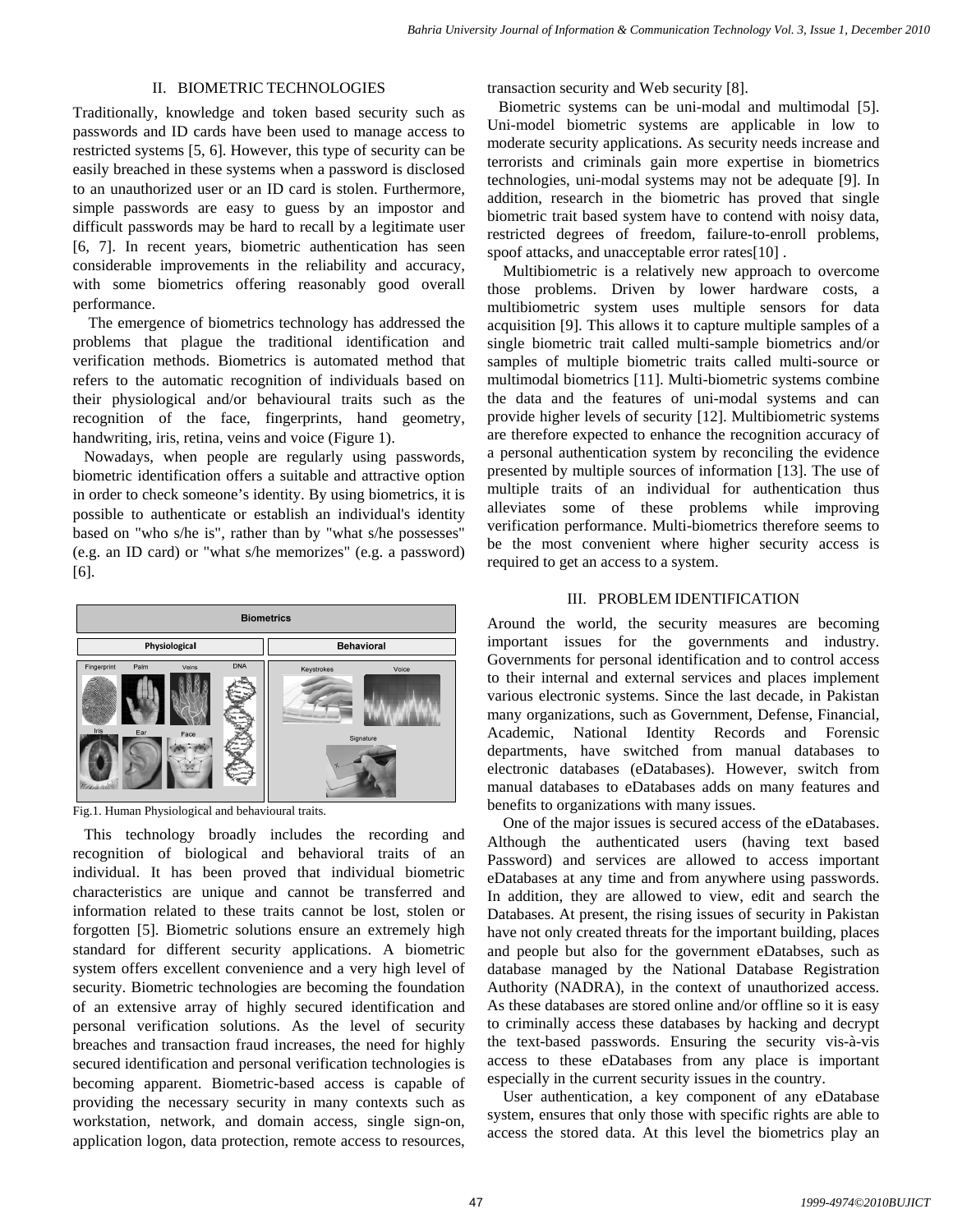essential role [2]. It strengthens protection where user authentication is needed. The biometric recognition as a means of personal authentication is focused on increasing security and convenience of use for purposes where users need to be securely identified.

## IV. HYPOTHETICAL MODEL FOR SECURED ACCESS TO SENSITIVE G-EDBASES

The authors propose a multi-biometric technology based method to access G-eDbases as illustrated in Figure 2. This hypothetical model is based on four steps. In the first step, the proposed model will scan multiple biometric features of a new user who has permission to access to a G-eDbases. The multibiometric Scanning (MBS) will acquire the user's four features i.e. fingerprint, hand geometry, iris and face using multiple sensors on to the system. These four biometric traits are suggested for the model because these technologies are used in many applications and are considered as mature biometrics.

In the second step, the acquired biometric data will be sent for Multibiometric Enrolment (MBE) and then the data will be transferred for storage in Multi-Biometric template storage (MBTS). After these steps, the user becomes an authenticated person whose multiple biometric traits are stored on the system forever. Now onwards, whenever the authenticated user wants to access the system, s/he only needs to pass through the third step i.e. the verification step. The verification process will check the MBTS of the user and when found matched with a valid record, then the user will be transferred to the last step where the user will get access to the central G-eDbases stored on the Internet, intranet or LAN as well as offline access. After gaining access to the G-eDbases, the user will be able to view, edit and search the G-eDbases.

In the proposed model, the multi biometric information of authenticated user will be available permanently after the first login. The multiple biometric data will be stored in a coded template form, which cannot be easily stolen or decrypted. When an authenticated user will access the system again, the user will be verified with his/her biometric traits, which remain unchangeable.



Fig.2. Multi-Biometric based hypothetical model for securing access to G-eDbases.

#### V. IMPLICATIONS

The one of the benefits of this system is that authenticated user needs not to remember his/her passwords all the time to login. This system will never provide direct access to a user on G-eDbases without having a multi biometric trait record on the MBTS. As a result, the Multi-biometric-based solution is

able to provide security for authorized access and Governmental data privacy vis-à-vis the G-eDbases.

The physical development and adoption of this hypothetical model will be useful not only for the governmental databases but also for the databases in the private organizations in order to greatly secure and protect the databases from an unauthorized access. Implementation of the proposed model will thus meet the future challenges of security of G-eDbases in Pakistan, it is therefore important for government authorities to think and plan from now onwards to protect their databases, which are vulnerable under present set of accessing mechanisms.

The use of the proposed Multi-biometric based access to protect G-eDbases can thus be useful in countries such as Pakistan that can be adopted for federal, state and local governments, military and law enforcement agencies, national data registration organizations, health, education, land records and social services.

#### VI. CONCLUSION

In this paper, the authors have proposed a Multi-Biometric based Hypothetical Model for securing access to G-eDbases in Pakistan. The security situation in the country is forcing implementation of state of art and secured mechanisms and methods for accessing governmental confidential information including G-eDbases. The proposed model is based on the use of multi-biometrics technology for access authentication to the governmental data. The authors intend to develop and test the model.

#### VII. REFERENCES

[1] L. Duranti, "Concepts, principles, and methods for the management of electronic records," *The Information Society*, vol. 17, no. 4, pp. 271-279, 2001.

[2] T. Uemura and T. Dohi, "Optimizing security measures in an intrusion tolerant database system," *Lecture Notes in Computer Science*, vol. 5017, pp. 26-42, 2008.

[3] R. M. Stair, and G. W. Reynolds, *Principles of Information Systems*. , Boston: Course Technology, 2010.

[4] K. Thibodeau, "The Electronic Records Archives Program at the National Archives and Records Administration," *First Monday*, vol. 12, no. 7, July 2007. URL: http://firstmonday.org/issues/issue12\_7/thibodeau/index.html

[5] N. V. Boulgouris, K. N. Plataniotis and E. Micheli-Tzanakou, *Biometrics: Theory, Methods, and Applications*. Hoboken, NJ.: Wiley-IEEE Press, 2010.

[6] A. K. Jain, A. Ross and S. Pankanti, "Biometrics: a tool for information security," *IEEE Transactions on Information Forensics and Security*, vol. 1, no. 2, pp. 125-143, 2006.

[7] X. Boyen, Y. Dodis, J. Katz, R. Ostrovsky and A. Smith, "Secure remote authentication using biometric data", *Advances in Cryptology (EUROCRYPT 2005),* In: *Lecture Notes in computer Science*, vol. 3494, pp. 147-163, 2005.

[8] A. Ross, K. Nandakumar and A. Jain, "Introduction to Multibiometrics," In: A. K. Jain; P. Flynn and A. A. Ross, Eds., New York, NY.: *Handbook of Biometrics*, pp. 271-292, 2008.

[9] J. Kiltter and N. Poh, "Multibiometrics for identity authentication: Issues, benefits and challenges," In *2nd IEEE International Conference on Biometrics: Theory, Applications and Systems (BTAS 2008*), pp. 1-6, 2008. [10] M. De Marsico, M. Nappi and D. Riccio, "Multibiometric People

Identification: A Self-tuning Architecture," *Advances in Biometrics,* In: *Lecture Notes in Computer Science*, vol. 5558, pp. 980-989, 2009.

[11] A. Ross and N. Poh, "Multibiometric Systems: Overview, Case Studies, and Open Issues," In: M. Tistarelli; S. Z. Li and R. Chellappa, Eds., London: *Handbook of Remote Biometrics*, pp. 273-292, 2009.